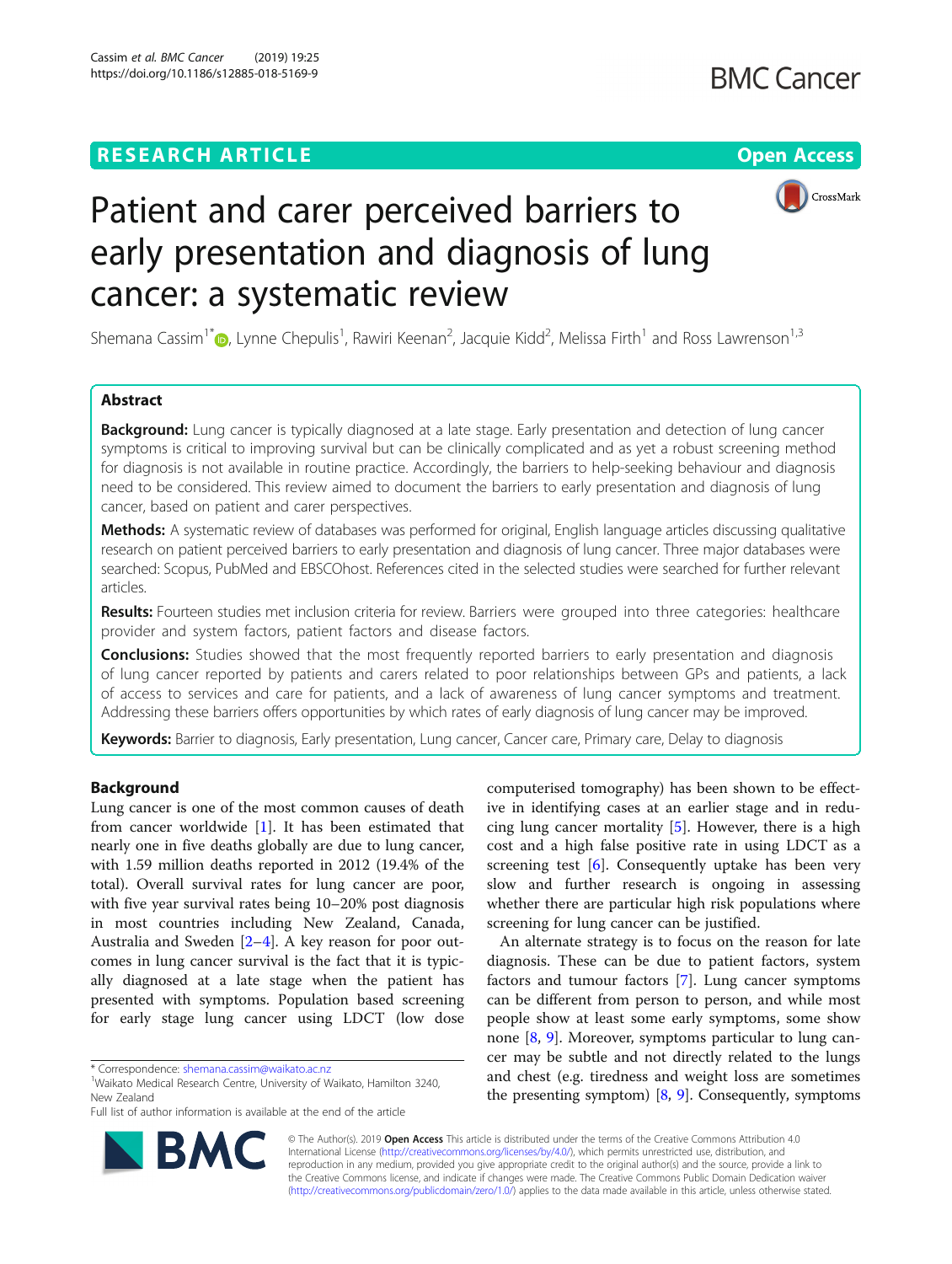are often misinterpreted or misattributed by both patients and General Practitioners (GPs). Misinterpretation can be exacerbated by the existence of co-morbidities, which can result in delayed diagnosis or referral [\[10](#page-12-0)–[14](#page-12-0)]. Cross-cultural variations across nine countries have shown differences in the delay in reporting symptoms, ranging from 7 days to 6 months [\[15\]](#page-12-0). Early recognition of lung cancer symptoms combined with early medical help–seeking behaviour can have the potential to increase survival and decrease mortality from lung cancer [\[11](#page-12-0), [16](#page-12-0)–[18](#page-12-0)]. However, the proportion of patients who are identified with early stage cancer and receive curative surgery is low, with studies showing a prevalence of between 15 and 20% [\[19](#page-12-0)–[22](#page-12-0)].

In saying this, recent research also points out that, although shortening of diagnostic intervals can result in clinical benefits for some patient groups (e.g. in terms of diagnosis and post-diagnosis cancer management in primary care), for others, it may not necessarily translate to improved outcomes. This can be due to various broader reasons including the symptom signature of lung cancer [[9\]](#page-12-0) or the patients' perception of their experience within the healthcare system [\[23](#page-12-0)].

Overall, to maximise patient survival from lung cancer, early detection remains an imperative factor, alongside prompt referral. It is therefore necessary to increase the proportion of patients diagnosed with early stage disease. However, numerous studies indicate that there are significant barriers towards help-seeking behaviour and diagnosis. The objective of this systematic review was to explore and document the barriers to early presentation and diagnosis of lung cancer, identified by patients and carers (including those specific to indigenous and ethnic minority groups).

# Methods

# Search strategy and selection criteria

Three major databases, Scopus (1960–2017), PubMed (1945–2017) and EBSCOhost (1888–2017), were searched from 23rd November to 8th December 2017, for papers published in English prior to December, 2017. Text words or keywords used in the search were "lung cancer" and "barrier", "obstacle", "difficult\* (difficulty)", "problem", or "diagnos\* (diagnosis/diagnostic)" combined with (i.e., AND) "general practi\* (general practice/ practitioner)", "primary care", or "family practice". Inclusion criteria for the extraction of articles from the databases were original, qualitative studies, published in peer reviewed journals, and a focus on patient and family or carer perceptions of barriers to early presentation and diagnosis of lung cancer. Accordingly, our exclusion criteria were literature reviews, quantitative analyses, studies focusing solely on prevention (e.g. screening) and a focus only on GP or health care provider perceptions of barriers to lung cancer diagnosis. It should be noted here, that our focus on only qualitative analyses was to identify key themes relating to patient perceived barriers to lung cancer diagnosis. By including quantitative studies in our review, we would have risked being in danger of leaving out important themes voiced by patients themselves, as barriers identified based on quantitative surveys or questionnaires tend to be predetermined. Furthermore, our search did not extend to non-English language studies or grey literature. References cited in the selected studies and any literature reviews with broadly similar search criteria were searched for further relevant articles. Figure [1](#page-2-0) shows a flow chart of the process of selecting and including relevant studies for this review according to the PRISMA guidelines [[24](#page-12-0)].

The inclusion of articles published only in peer reviewed journals was our first method of assessing the quality each study reviewed. The quality of each study was also assessed using the CASP checklist for qualitative research [[25](#page-12-0)]. All studies yielded generally strong scores in the domains of validity, results and local relevance or value.

# Categorisation of perceived barriers

Walter et al's [\[7](#page-12-0)] model for examining pathways to cancer diagnosis was used as a guide for identifying and grouping barriers to diagnosis in the studies selected. We particularly focused on the "contributing factors" section of the model, which indicates that healthcare provider and system factors, patient factors and disease factors contribute to delays in cancer diagnosis and initiation of treatment. It should be noted, however, that while co-morbidities are listed under patient factors in Walter et al's [[7\]](#page-12-0) model, we included them as disease factors in our review due to the nature of symptom presentation particular to lung cancer, as discussed previously.

# Data extraction

The selected articles were reviewed and the following data were extracted and compiled into a table: general information about the article (authors' names, year of publication, and methodology); study location; participant information (participant group, ethnicity, and number of participants); and a brief description of the findings, specifically the barriers to early presentation and diagnosis of lung cancer relating to health care system, patient and disease factors. A number of studies that had multiple participant groups (i.e. patients, family members, GPs and other service providers), explored multiple types of cancer (i.e. lung, prostate, breast and colorectal), used mixed methods (both qualitative and quantitative), and had a primary focus that went beyond identifying barriers to early presentation and diagnosis (e.g. developing an intervention) were included, but noted accordingly.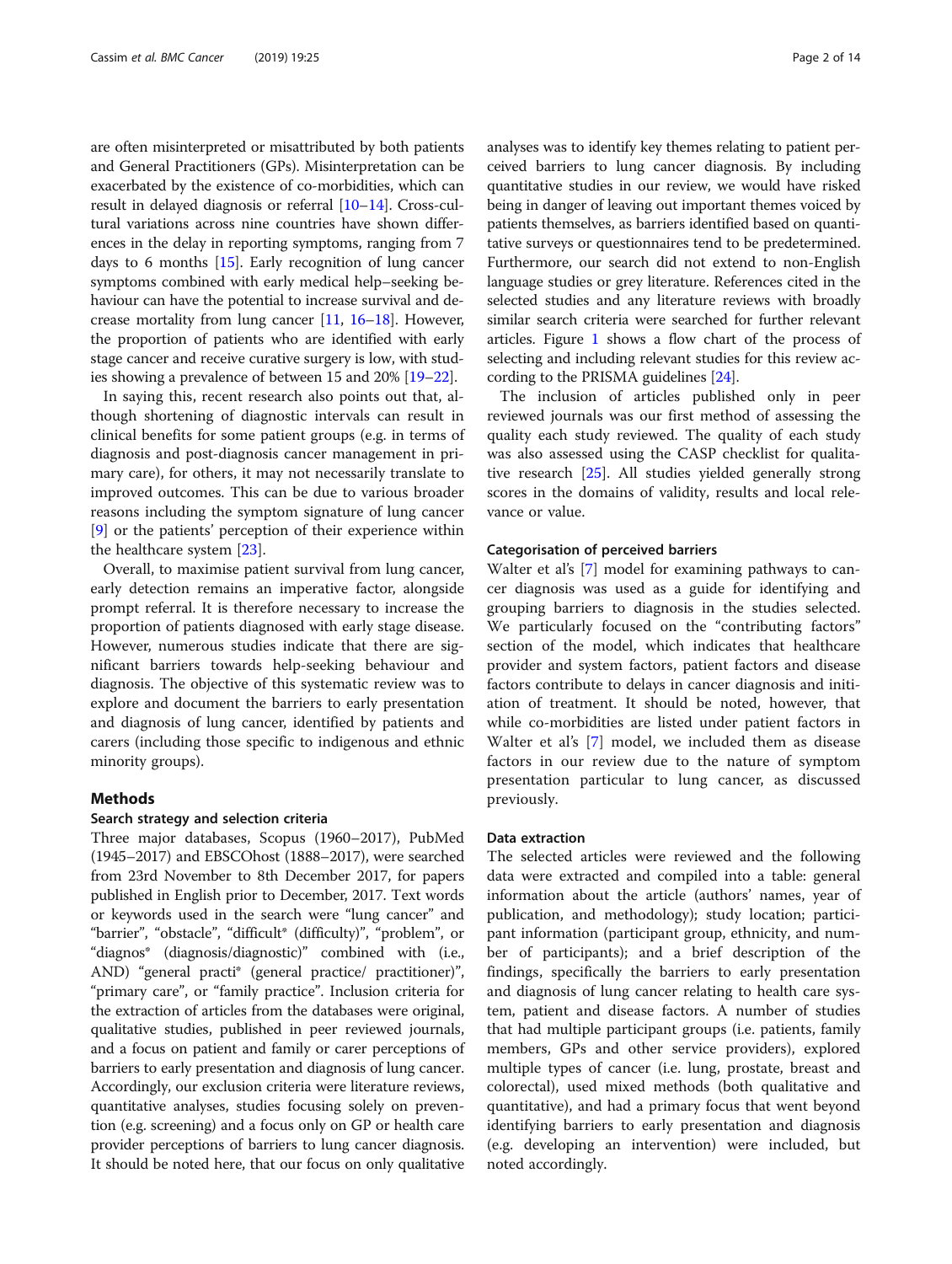<span id="page-2-0"></span>

# Results

We identified 908 publications through our database search, and an additional 20 from a manual reference list search. By screening article titles, 870 were deemed to be duplicates or irrelevant based on topic. The abstracts of the remaining 58 articles were screened, from which 21 were excluded as they examined other cancers, not including lung cancer. Full articles were assessed on the remaining 37 potential publications. Of these, 23 were excluded as they focused on lung cancer screening, they did not examine patient and carer perspectives of barriers to diagnosis and/or they were literature reviews or quantitative analyses. The remaining 14 articles were included in our review. The characteristics and results of the studies are summarised in Table [1](#page-3-0).

Six studies were undertaken in the United Kingdom [[10](#page-12-0)–[12](#page-12-0), [26](#page-12-0)–[28\]](#page-12-0), six in Australia [\[29](#page-12-0)–[34](#page-12-0)], one in the United States [[35](#page-12-0)], and one in New Zealand [[36\]](#page-12-0). The ethnicities of the populations studied were European (New Zealand European, "White British", "White"), Māori, Aboriginal and Torres Strait Island peoples, "Black/Black British", "Asian/British Asian", Chinese, "mixed" and other. Seven studies reported that they recruited participants from hospitals, four from community or other support groups, three from General Practices and one from a cancer register.

Five studies included multiple participant groups including patients, family and/or community members, GPs and other service providers [\[26,](#page-12-0) [29](#page-12-0), [31,](#page-12-0) [32,](#page-12-0) [34](#page-12-0)]. However, as the purpose of this review was to identify barriers to early presentation and diagnosis of lung cancer specifically by patients and families or carers, only the statements made by these participants were included in our analysis. Two studies focused on multiple types of cancer including lung cancer  $[27, 30]$  $[27, 30]$  $[27, 30]$  $[27, 30]$  $[27, 30]$  – only statements by participants with a lung cancer diagnosis were included in this analysis. One study had a primary focus on the development of an intervention to reduce time to presentation with symptoms of lung cancer alongside barriers to early presentation and diagnosis [\[26](#page-12-0)] - the present review considered only the barriers, rather than the intervention discussed in this article. One study included patients with symptoms suggestive of lung cancer, including patients who had not yet received a lung cancer diagnosis and patients post lung cancer diagnosis [[10\]](#page-12-0) – this review considered only the barriers specific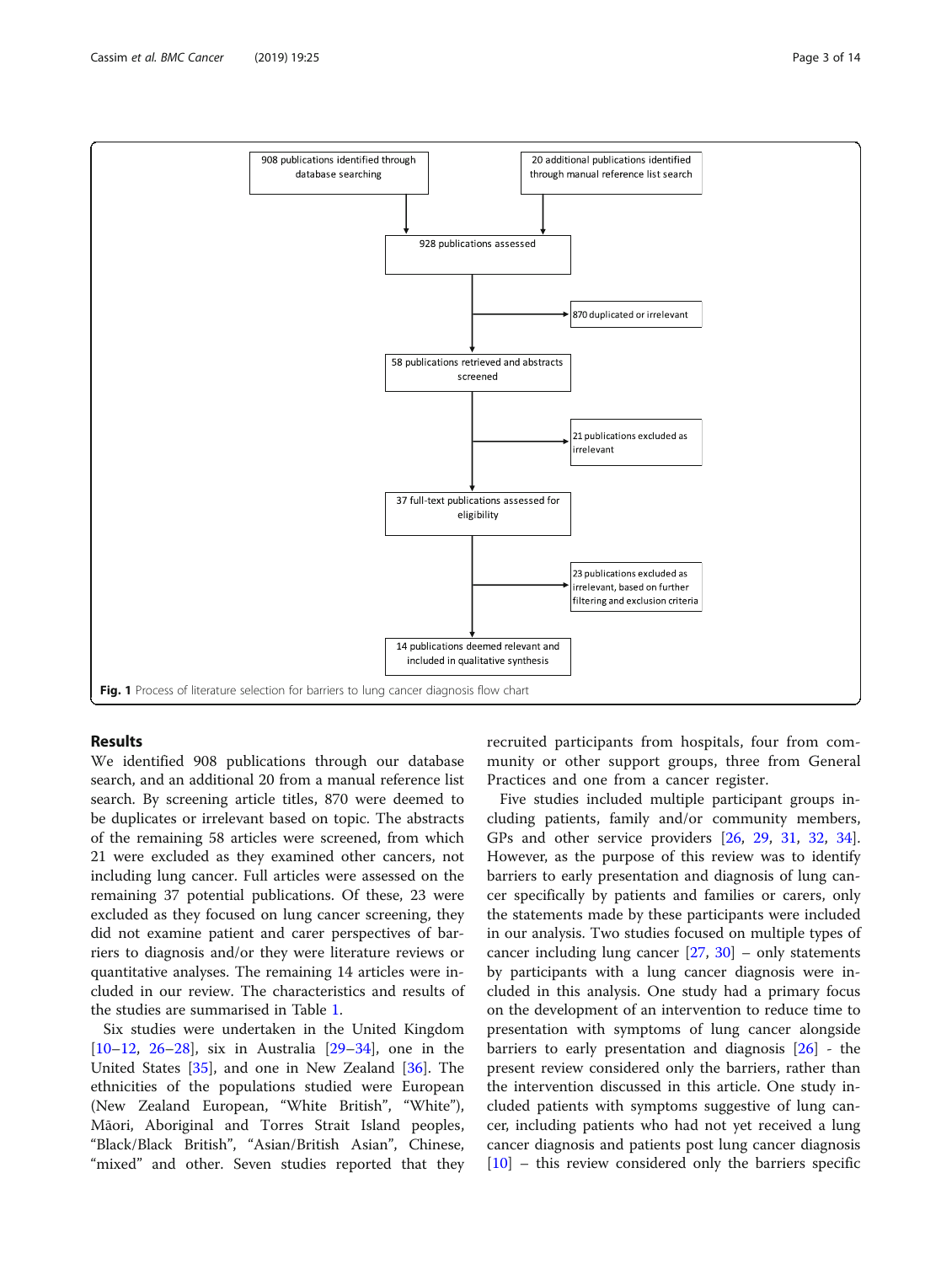| 5<br>j                                                                             |  |
|------------------------------------------------------------------------------------|--|
| Ç<br>١<br>ׇ֚֬֘<br>֕<br>İ<br>$\overline{a}$                                         |  |
| ١<br>$\overline{)}$<br>֖֖֖֚֚֚֚֚֚֚֚֚֚֚֡֬<br>֘֝֬                                     |  |
| ֖֖֖֧ׅ֧ׅ֪ׅ֧֚֚֚֚֚֚֚֚֚֚֚֚֚֚֚֚֚֚֚֚֚֚֚֚֚֚֚֡֬֝֝֬֓֡֞֡֓֡֬֓֞֡֡֬֓֝֬<br>ì<br>١<br>j<br>į<br>Ì |  |
| j<br>Ì<br>i<br>١                                                                   |  |
| i<br>J<br>ׇ֠֞<br>ļ<br>$\overline{\phantom{a}}$<br>ׇ֚֬֘                             |  |
| j<br>l<br>1<br>ׇ֠<br>ׇ֚֓֡<br>l<br>j<br>l<br>l<br>$\overline{\phantom{a}}$<br>I     |  |
| $\frac{1}{a}$                                                                      |  |

<span id="page-3-0"></span>

|                                            | Table 1 Characteristics and results of studies relating to barriers to lung cancer diagnosis                                                                                        |               |              |                   |                           |                                                                                                                                                                                                                                                                     |                                                                                                                                                                                                                                                                                                                                                                                                                                                                                                                                                                                                                                                                                                                                                                                                                                                                                                                                                                                                                                                                                             |                 |
|--------------------------------------------|-------------------------------------------------------------------------------------------------------------------------------------------------------------------------------------|---------------|--------------|-------------------|---------------------------|---------------------------------------------------------------------------------------------------------------------------------------------------------------------------------------------------------------------------------------------------------------------|---------------------------------------------------------------------------------------------------------------------------------------------------------------------------------------------------------------------------------------------------------------------------------------------------------------------------------------------------------------------------------------------------------------------------------------------------------------------------------------------------------------------------------------------------------------------------------------------------------------------------------------------------------------------------------------------------------------------------------------------------------------------------------------------------------------------------------------------------------------------------------------------------------------------------------------------------------------------------------------------------------------------------------------------------------------------------------------------|-----------------|
| Study                                      | Study design                                                                                                                                                                        |               |              |                   | Findings (Barriers)       |                                                                                                                                                                                                                                                                     |                                                                                                                                                                                                                                                                                                                                                                                                                                                                                                                                                                                                                                                                                                                                                                                                                                                                                                                                                                                                                                                                                             |                 |
|                                            | Methodology &<br>sampling                                                                                                                                                           | Country       | Ethnicity    | Participant group | participants<br>Number of | Healthcare provider<br>and system factors                                                                                                                                                                                                                           | Patient factors                                                                                                                                                                                                                                                                                                                                                                                                                                                                                                                                                                                                                                                                                                                                                                                                                                                                                                                                                                                                                                                                             | Disease factors |
| Sharf, Stelljes &<br>Gordon (2005)<br>[35] | recruited through<br>study, and review<br>ongoing cohort<br>conference for<br>M: qualitative<br>of pathology<br>participants<br>(interviews)<br>pulmonary<br>S: Hospital<br>reports | United States | Not reported | Patients          | $\circ$                   | information provided<br>relationship between<br>patient; discontinuity<br>of care; long waiting<br>expect in relation to<br>treatment; Lack of<br>regarding what to<br>the disease and<br>to patients; i.e.<br>physician and<br>Inadequate<br>established<br>times. | problems or health in<br>general on their own,<br>of a cancer diagnosis,<br>utility of treatment or<br>risk factors, possibility<br>outweigh self-control,<br>live without knowing<br>negative experiences<br>Patient's distrust and<br>capacity or desire to<br>positive experiences<br>or severity of illness.<br>information, medical<br>procedures, motives<br>Patients took action<br>treatment after self-<br>Patients minimizing<br>treatment or delays<br>as an alternative to<br>experienced by self<br>suspicion of health<br>of doctors or other<br>questioning of the<br>recommendations;<br>or others; Fatalism<br>procedure; Patient<br>and faith: patient's<br>Patient focuses on<br>symptoms; Patient<br>health authorities.<br>Patient's denial or<br>and expectations,<br>past, present and<br>emphasis on the<br>to improve their<br>Patient relies on<br>seeking medical<br>future; Patient's<br>suspected lung<br>i.e. fate or God;<br>their diagnosis;<br>recognition of<br>importance of<br>with illness or<br>powers that<br>postponing<br>physician's<br>treatment |                 |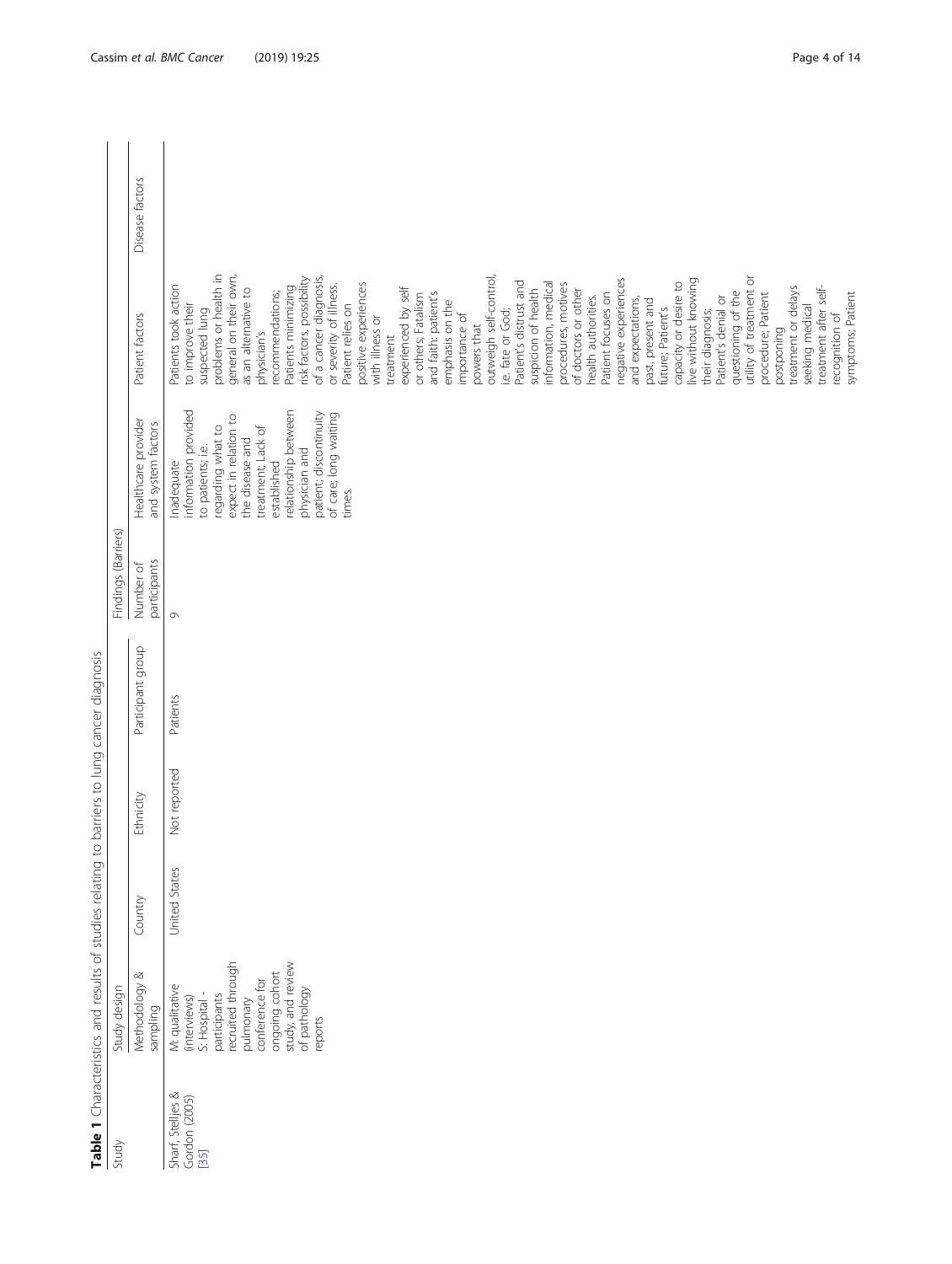| Š<br>j<br>j<br>I<br>I                               |
|-----------------------------------------------------|
| ׇ֚֚֬<br>I<br>֖֖֖֚֚֚֚֚֚֬<br>$\overline{ }$<br>١<br>j |
| j<br>I<br>j<br>j<br>Ś<br>j<br>J                     |
| ١                                                   |
| í<br>1<br>I<br>Ĭ<br>١<br>$\overline{a}$             |
| $\overline{ }$                                      |
|                                                     |
| j                                                   |
|                                                     |
|                                                     |
| ١                                                   |
|                                                     |
| $\overline{C}$<br>١                                 |
| ı                                                   |
| Ó<br>l<br>i<br>7                                    |
|                                                     |

|                               |                                                                                                                                    |                   |              | Table 1 Characteristics and results of studies relating to barriers to lung cancer diagnosis (Continued) |                                  |                                                                                                                                                                                    |                                                                                                                                                                                                                                                                                                                                                                                                                                                                                                                                                                                                                                                                                                                                                                                                                    |                                                                                                              |
|-------------------------------|------------------------------------------------------------------------------------------------------------------------------------|-------------------|--------------|----------------------------------------------------------------------------------------------------------|----------------------------------|------------------------------------------------------------------------------------------------------------------------------------------------------------------------------------|--------------------------------------------------------------------------------------------------------------------------------------------------------------------------------------------------------------------------------------------------------------------------------------------------------------------------------------------------------------------------------------------------------------------------------------------------------------------------------------------------------------------------------------------------------------------------------------------------------------------------------------------------------------------------------------------------------------------------------------------------------------------------------------------------------------------|--------------------------------------------------------------------------------------------------------------|
| Study                         | Study design                                                                                                                       |                   |              |                                                                                                          | Findings (Barriers)              |                                                                                                                                                                                    |                                                                                                                                                                                                                                                                                                                                                                                                                                                                                                                                                                                                                                                                                                                                                                                                                    |                                                                                                              |
|                               | Methodology &<br>sampling                                                                                                          | Country           | Ethnicity    | Participant group                                                                                        | participants<br>Number of        | Healthcare provider<br>and system factors                                                                                                                                          | Patient factors                                                                                                                                                                                                                                                                                                                                                                                                                                                                                                                                                                                                                                                                                                                                                                                                    | Disease factors                                                                                              |
|                               |                                                                                                                                    |                   |              |                                                                                                          |                                  |                                                                                                                                                                                    | insurance, thus limiting<br>life; patient not being<br>options for seeing spe-<br>able to afford private<br>remaining quality of<br>cialists and obtaining<br>procedures; Patient<br>prioritizing his/her<br>pain or discomfort<br>caused by medical<br>wanting to avoid<br>medications.                                                                                                                                                                                                                                                                                                                                                                                                                                                                                                                           |                                                                                                              |
| $(2008)$ $[11]$<br>Tod et al. | lung cancer nurse<br>S: community &<br>physician and<br>M: qualitative<br>(interviews)<br>respiratory<br>specialists<br>hospital - | Kingdom<br>United | Not reported | Patients and<br>survivors                                                                                | 20 (18 patients,<br>2 survivors) | cultural tendencies to<br>not use primary care<br>reinforce the belief<br>that people should<br>services unless a<br>Media messages<br>interacting with<br>problem was<br>extreme. | Tendency to attribute<br>in reporting symptoms<br>blamed for their illness;<br>complaining and "put-<br>poor knowledge and<br>they would be stigma-<br>treatments); Patient's<br>because of an expect-<br>value on stoicism, not<br>tized as a smoker and<br>experiences; Non-or<br>ation, based on previ-<br>ting on a brave face";<br>lack of awareness of<br>conditions; Patient's<br>patient placing great<br>treatments; fatalistic<br>ex-smokers delayed<br>symptoms to other<br>ous experience, that<br>Lifelong patterns of<br>acute and chronic<br>awareness of lung<br>beliefs and fear of<br>timewaster further<br>death and cancer<br>diagnosis (due to<br>consultation and<br>prompted delay;<br>fear of a medical<br>being seen as a<br>symptoms and<br>previous bad<br>cancer risks,<br>lung cancer | Symptom experience:<br>therefore lack of a<br>wide variation in<br>symptoms and<br>clear symptom<br>profile. |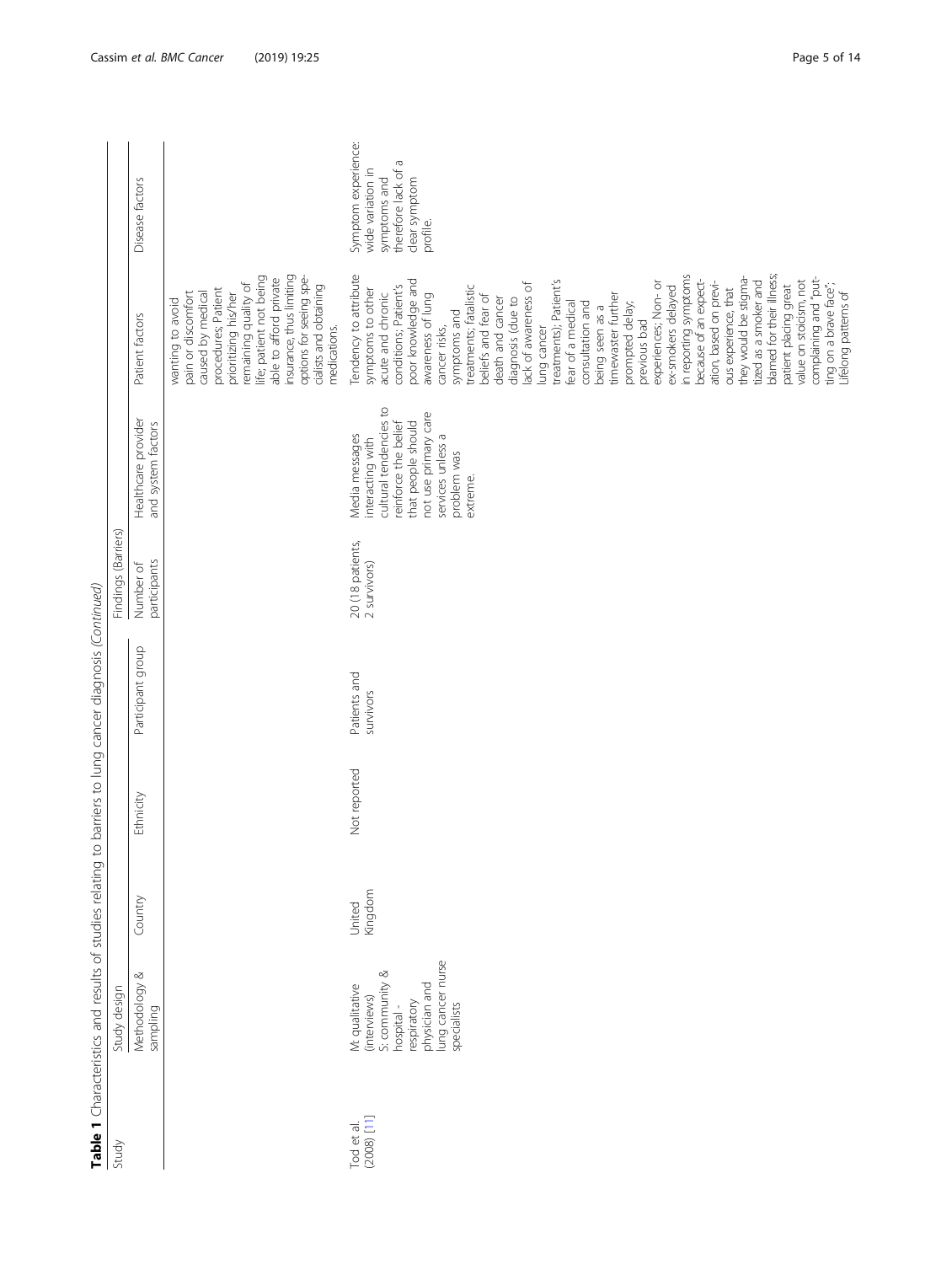| j<br>j<br>it account of the later of the complete that the second contract of the second of the complete that is a contract of the second of the contract of the contract of the contract of the contract of the contract of the contrac<br>j<br>こうり<br>j<br>j<br>ĺ<br>֧֖֖֖֧֧֧֧֧֧֧֧֧֧֧֧֧֧֧֧֧֧֧֧֧֧֧֧֧֧֚֚֚֚֚֚֚֚֚֝֝֝֝֓֝֓֝֓֝֓֝֬֝֓֝֓֝֬֝֓֝֬֝֓֝֓֝֓֝֬֝֓֝֬֝֓֝֬֝֓֝֬֝֓֝֬֝֬֝֬֝֬֝֬֝֝֬֝֬֝֬֝֬֝֬֝֬֝֝֬֝<br>j<br>į<br>Ā |
|-------------------------------------------------------------------------------------------------------------------------------------------------------------------------------------------------------------------------------------------------------------------------------------------------------------------------------------------------------------------------------------------------------|
| ֠<br>j<br>S<br>j<br>5<br>s<br>S                                                                                                                                                                                                                                                                                                                                                                       |

| Study                                  | Study design                                                                                                                                   |             |                                   |                                                                                                                                                              | Findings (Barriers)                       |                                                                                                                                                                                                                                                                                                       |                                                                                                                                                                                                                                                                                                                           |                                                        |
|----------------------------------------|------------------------------------------------------------------------------------------------------------------------------------------------|-------------|-----------------------------------|--------------------------------------------------------------------------------------------------------------------------------------------------------------|-------------------------------------------|-------------------------------------------------------------------------------------------------------------------------------------------------------------------------------------------------------------------------------------------------------------------------------------------------------|---------------------------------------------------------------------------------------------------------------------------------------------------------------------------------------------------------------------------------------------------------------------------------------------------------------------------|--------------------------------------------------------|
|                                        | Methodology &<br>sampling                                                                                                                      | Country     | Ethnicity                         | Participant group                                                                                                                                            | participants<br>Number of                 | Healthcare provider<br>and system factors                                                                                                                                                                                                                                                             | Patient factors                                                                                                                                                                                                                                                                                                           | Disease factors                                        |
|                                        |                                                                                                                                                |             |                                   |                                                                                                                                                              |                                           |                                                                                                                                                                                                                                                                                                       | see a GP unless symp-<br>patient's reluctance to<br>utilization resulted in<br>toms were severe.<br>poor healthcare                                                                                                                                                                                                       |                                                        |
| S. E. Hall et al.<br>$(2008)^{a}$ [29] | Western Australia<br>Cancer Registry<br>notifications in<br>M: qualitative<br>(interviews)<br>S: cancer                                        | Australia   | Not reported                      | Patients and GPs                                                                                                                                             | 41 (14 patients)                          | Quality of care: quality<br>communication skills in<br>from and between<br>care providers and<br>of communication<br>general.                                                                                                                                                                         | symptoms; financial<br>care (rural patients);<br>Misinterpretation or<br>transport costs and<br>aspects of cancer<br>minimization of<br>time.                                                                                                                                                                             |                                                        |
| Smith et al.<br>$(2012)^{ab}$ $[26]$   | S: General Practice<br>and 'Breathe Easy<br>group - specialist<br>(focus groups)<br>M: qualitative<br>ung cancer<br>nurses                     | Scotland    | Not reported                      | Patients, families,<br>service providers<br>physician, health<br>GPs and other<br>(psychologists,<br>sociologists,<br>researcher)<br>respiratory<br>services | 7 patients (plus<br>spouses/<br>partners) | making appointments<br>appointments due to<br>GP; lack of involvement<br>by practice nurses, GPs)<br>point of contact, triage<br>ask when contacting<br>of the entire GP team<br>and exactly what to<br>Difficulty in making<br>lack of advice on<br>in the process (e.g.<br>receptionist as first    |                                                                                                                                                                                                                                                                                                                           |                                                        |
| Emery et al<br>$(2013)^c$ [30]         | (medical records &<br>M: mixed methods<br>nurse coordinator,<br>Cancer Registry<br>S: rural cancer<br>and treating<br>interviews)<br>clinician | Australia   | Not reported                      | Patients                                                                                                                                                     | 66 (8 lung<br>patients)<br>cancer         | Distance to health care                                                                                                                                                                                                                                                                               | perception; stoicism<br>(particularly of men)<br>Misinterpretation or<br>symptoms; low risk<br>minimization of                                                                                                                                                                                                            | Symptom experience                                     |
| Walton et al.<br>$(2013)$ [36]         | -primary physician<br>interviews and<br>M: qualitative<br>focus groups)<br>and hospital<br>S: Hospital<br>physician                            | New Zealand | New Zealand<br>European,<br>Māori | family members<br>Patients and                                                                                                                               | 39                                        | inflexibility, workforce<br>expedited entry into<br>specialists, schedule<br>difficulties faced by<br>secondary care via<br>Access to services<br>booking systems,<br>GPs in obtaining<br>system (hospital<br>patient getting<br>opposed to an<br>delayed in the<br>issues etc. - as<br>referrals for | health risk); individual<br>cise, diet could offset<br>generalized ill-health<br>behaviours e.g. exer-<br>symptoms; smoking<br>expectancies (many<br>Misinterpretation or<br>felt that protective<br>were the norm for<br>smokers, or others<br>beliefs and health<br>minimization of<br>symptoms and<br>felt respiratory | Symptom experience:<br>lack of symptom<br>presentation |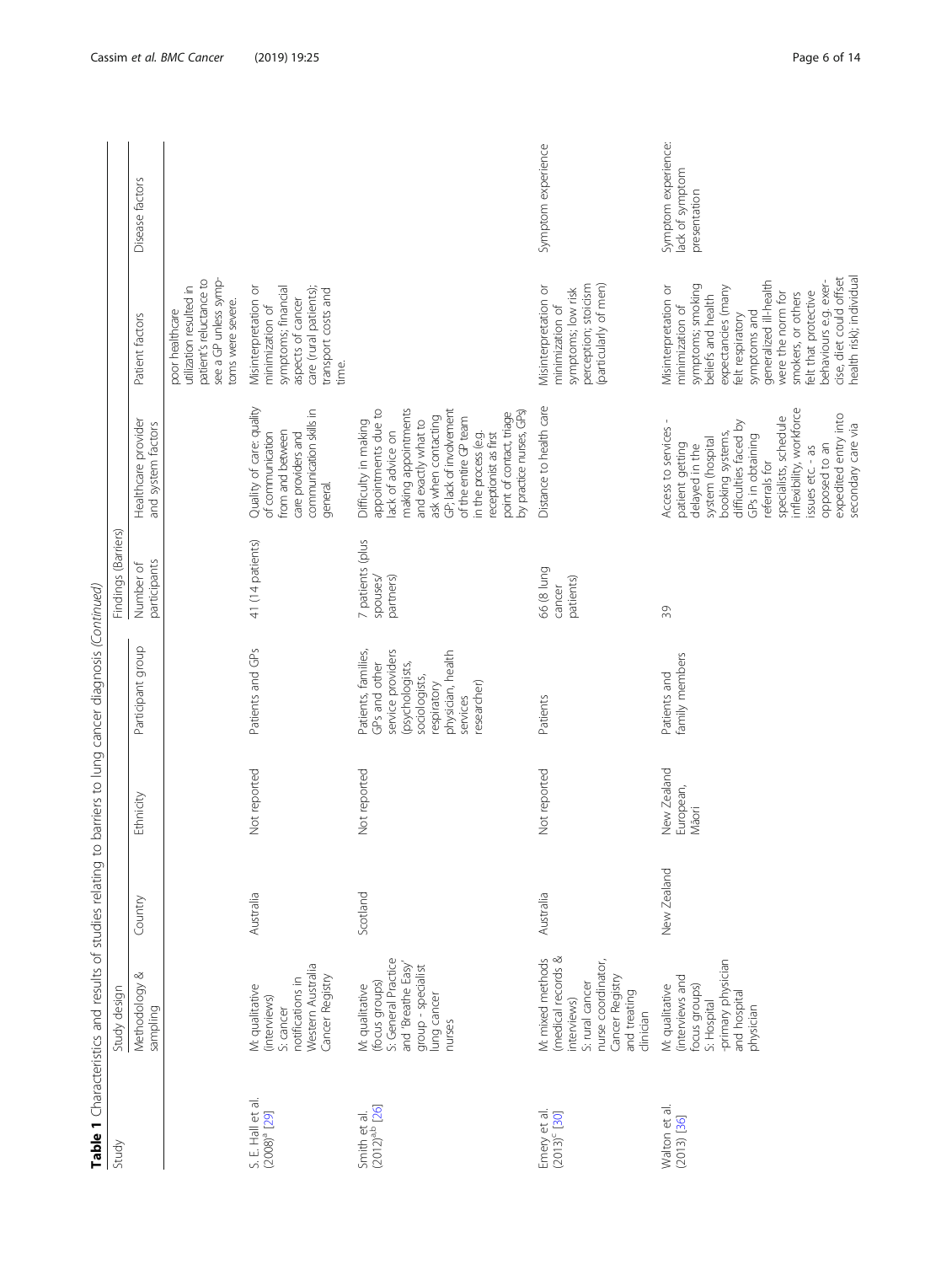|                                                                           | Table 1 Characteristics and results of studies relating t                                                                                           |           |                      | o barriers to lung cancer diagnosis (Continued)                                    |                                    |                                                                                                                                                                                                                                                                                                                                                                                                                                                                                                                                                                                                                 |                                                                                                                                                                                                                                              |                                                                                                                      |
|---------------------------------------------------------------------------|-----------------------------------------------------------------------------------------------------------------------------------------------------|-----------|----------------------|------------------------------------------------------------------------------------|------------------------------------|-----------------------------------------------------------------------------------------------------------------------------------------------------------------------------------------------------------------------------------------------------------------------------------------------------------------------------------------------------------------------------------------------------------------------------------------------------------------------------------------------------------------------------------------------------------------------------------------------------------------|----------------------------------------------------------------------------------------------------------------------------------------------------------------------------------------------------------------------------------------------|----------------------------------------------------------------------------------------------------------------------|
| Study                                                                     | Study design                                                                                                                                        |           |                      |                                                                                    | Findings (Barriers)                |                                                                                                                                                                                                                                                                                                                                                                                                                                                                                                                                                                                                                 |                                                                                                                                                                                                                                              |                                                                                                                      |
|                                                                           | ∞<br>Methodology<br>sampling                                                                                                                        | Country   | Ethnicity            | Participant group                                                                  | participants<br>Number of          | Healthcare provider<br>and system factors                                                                                                                                                                                                                                                                                                                                                                                                                                                                                                                                                                       | Patient factors                                                                                                                                                                                                                              | Disease factors                                                                                                      |
|                                                                           |                                                                                                                                                     |           |                      |                                                                                    |                                    | eading to ineffective<br>communication; GP's<br>numbers, distance to<br>towards lung cancer;<br>differences to access<br>in services (specialist<br>medical centre); GPs'<br>cultural competence<br>lack of GP continuity<br>severe symptoms at<br>ED); perceived time<br>worldviews; lack of<br>lack of knowledge<br>pathways; regional<br>other (indigenous/<br>about interpreting<br>lack of respect for<br>consultations and<br>and interpersonal<br>nihilistic attitude<br>and openness to<br>ethnic minority)<br>presentation of<br>symptoms and<br>accessing the<br>appropriate<br>pressure in<br>skills | treatment will have lit-<br>(denial of risk, avoid-<br>beliefs about cancer<br>about treatment and<br>about smoking, fears<br>ance of unpleasant<br>fatalism that cancer<br>knowledge, shame<br>tle benefit)                                 |                                                                                                                      |
| $(2014)^d$ [10]<br>Birt et al.                                            | via urgent, routine<br>S: Hospital - email<br>invitation sent to<br>patients referred<br>and diagnostic<br>M: qualitative<br>(interviews)<br>routes | England   | "white" and<br>other | other respiratory<br>diagnosis and<br>Patients (with<br>lung cancer<br>conditions) | 35 (17 lung<br>patients)<br>cancer | Limited access to<br>healthcare                                                                                                                                                                                                                                                                                                                                                                                                                                                                                                                                                                                 | symptoms/condition;<br>symptoms; inability<br>Misattribution of<br>to communicate<br>management of<br>symptoms; self-<br>responsibilities<br>competing                                                                                       | Symptom experience:<br>co-morbidities mask-<br>changes, difficulty in<br>ing respiratory<br>recognising<br>symptoms. |
| & Currow (2015) <sup>a</sup><br>afontaine, Seale<br>Scott, Crane,<br>[31] | support networks<br>S: lung cancer<br>M: qualitative<br>(interviews)                                                                                | Australia | Not reported         | Patients and GPs                                                                   | 30 (20 patients)                   | individual' (increases<br>cancer as smoking<br>awareness of lung<br>related and being<br>Increased societal<br>the 'fault of the<br>stigma).                                                                                                                                                                                                                                                                                                                                                                                                                                                                    | ging) meant that pa-<br>Views of lung cancer<br>as a 'death sentence'<br>anti-smoking messa-<br>tients were hesitant<br>to seek medical ad-<br>vice for symptoms;<br>portrayed in some<br>and severe health<br>consequence of<br>smoking (as |                                                                                                                      |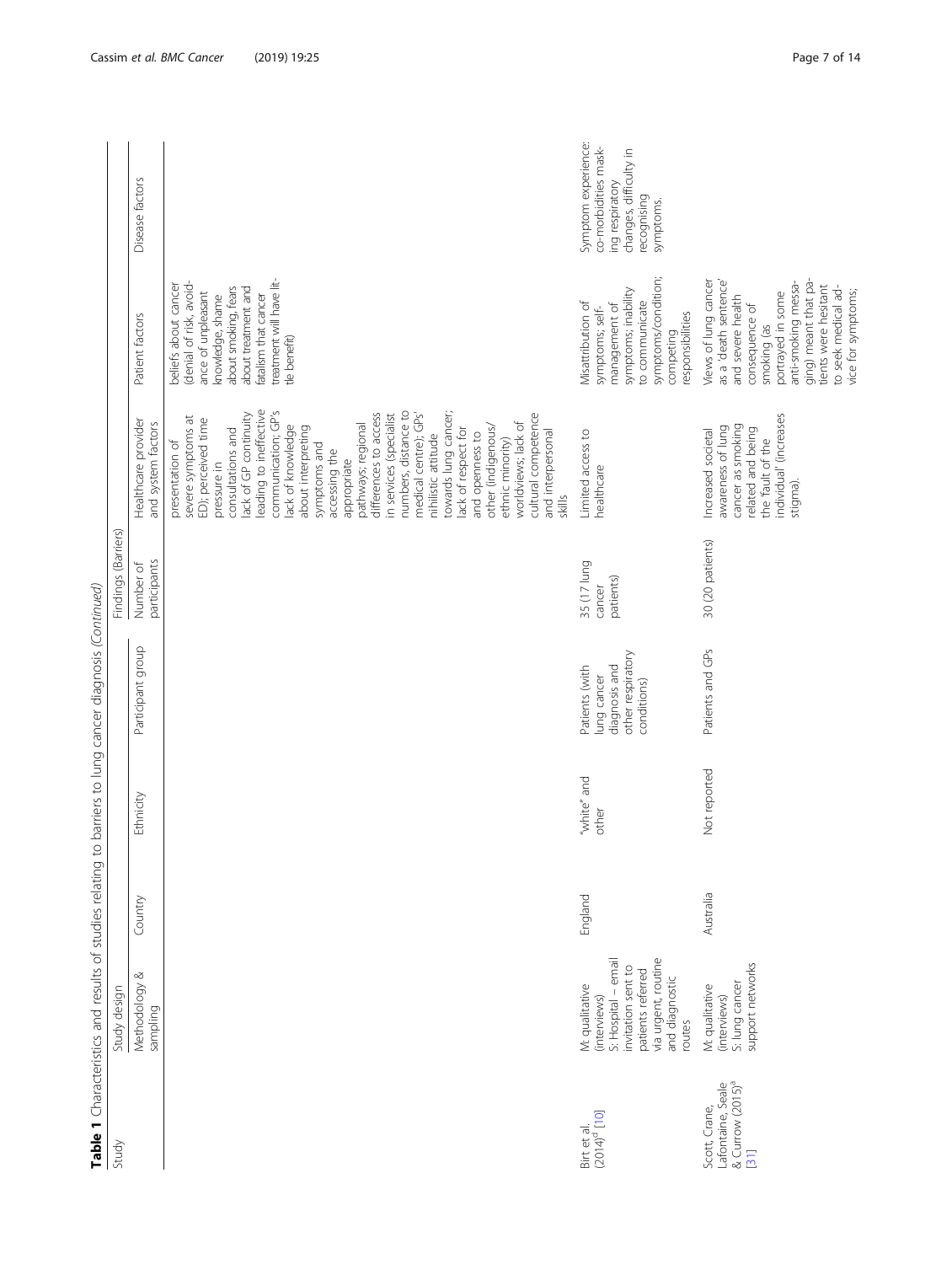|                                                          | Table 1 Characteristics and results of studies relating to barriers to lung cancer diagnosis (Continued)                                                                        |           |                                                                                           |                                                                       |                                   |                                                                                                                                                                            |                                                                                                                                                                                                                                                     |                    |
|----------------------------------------------------------|---------------------------------------------------------------------------------------------------------------------------------------------------------------------------------|-----------|-------------------------------------------------------------------------------------------|-----------------------------------------------------------------------|-----------------------------------|----------------------------------------------------------------------------------------------------------------------------------------------------------------------------|-----------------------------------------------------------------------------------------------------------------------------------------------------------------------------------------------------------------------------------------------------|--------------------|
| Study                                                    | Study design                                                                                                                                                                    |           |                                                                                           |                                                                       | Findings (Barriers)               |                                                                                                                                                                            |                                                                                                                                                                                                                                                     |                    |
|                                                          | ∞<br>Methodology<br>sampling                                                                                                                                                    | Country   | Ethnicity                                                                                 | Participant group                                                     | participants<br>Number of         | Healthcare provider<br>and system factors                                                                                                                                  | Patient factors                                                                                                                                                                                                                                     | Disease factors    |
| Black et al.<br>(2015) <sup>3c</sup> [27]                | of the clinical team<br>S: EDs - member<br>M: qualitative<br>(interviews)                                                                                                       | England   | "White British"                                                                           | Patients                                                              | 27 (4 lung<br>patients)<br>cancer | patients re-evaluating<br>lung cancer misdiag-<br>appraisal leading to<br>their symptoms in-<br>appropriately (e.g.<br>professional's<br>Health care                       | anticipation of stigma<br>health professionals<br>and blame from<br>and general<br>community.                                                                                                                                                       |                    |
| Page, Bowman,<br>Yang & Fong<br>(2016) <sup>a</sup> [32] | meetings, places<br>of employment,<br>people on the<br>M: qualitative<br>approaching<br>centres, and<br>snowballing<br>community<br>street, local<br>(interviews)<br>S: flyer,  | Australia | Aboriginal and<br>Torres Strait<br>peoples<br>Islander                                    | indigenous health<br>workers and<br>community<br>members<br>Patients, | 67 (2 patients)                   | nosed as asthma)                                                                                                                                                           | specialist health care;<br>private) transport to<br>Lack of (public or<br>cost incurred in<br>accessing care                                                                                                                                        |                    |
| Wagland et al.<br>$(2016)$ [28]                          | mailed to them<br>S: GP practices<br>clinical records<br>(questionnaire,<br>questionnaire<br>identified via<br>participants<br>review and<br>interviews)<br>M: mixed<br>methods | England   | "White", mixed,<br>British", "Asian/<br>Chinese, other<br>British Asian",<br>"Black/Black | Patients                                                              | 908 (38 patient<br>interviews)    | Difficulty accessing<br>appointments and<br>time wasted in<br>waiting rooms                                                                                                | see' attitudes towards<br>Participants' wait and<br>most symptoms; guilt<br>inflicted; fear among<br>true smoking habits<br>patients for wasting<br>GP's time; patients<br>not fully reporting<br>perceived as self-<br>for symptoms<br>or symptoms |                    |
| Caswell et al.<br>$(2017)$ $[12]$                        | identified through<br>previous phase of<br>reported in this<br>M: qualitative<br>S: Hospital -<br>project (not<br>participants<br>(interviews)<br>paper)                        | England   | Not reported                                                                              | Patients and<br>Carers                                                | 23 (13 patients,<br>10 carers)    | symptoms and thus<br>attributing symptoms<br>to other conditions<br>ability to recognise<br>knowledge of lung<br>symptoms - GP in-<br>cancer signs and<br>Lack of in-depth | recognise symptoms<br>as pertaining to lung<br>Patient's inability to<br>cancer                                                                                                                                                                     | Symptom experience |
| Murray et al.                                            | M: qualitative                                                                                                                                                                  | Australia | Not reported                                                                              | Patients                                                              | $\gtrsim$                         | GP communication:                                                                                                                                                          | Patient's fear and                                                                                                                                                                                                                                  |                    |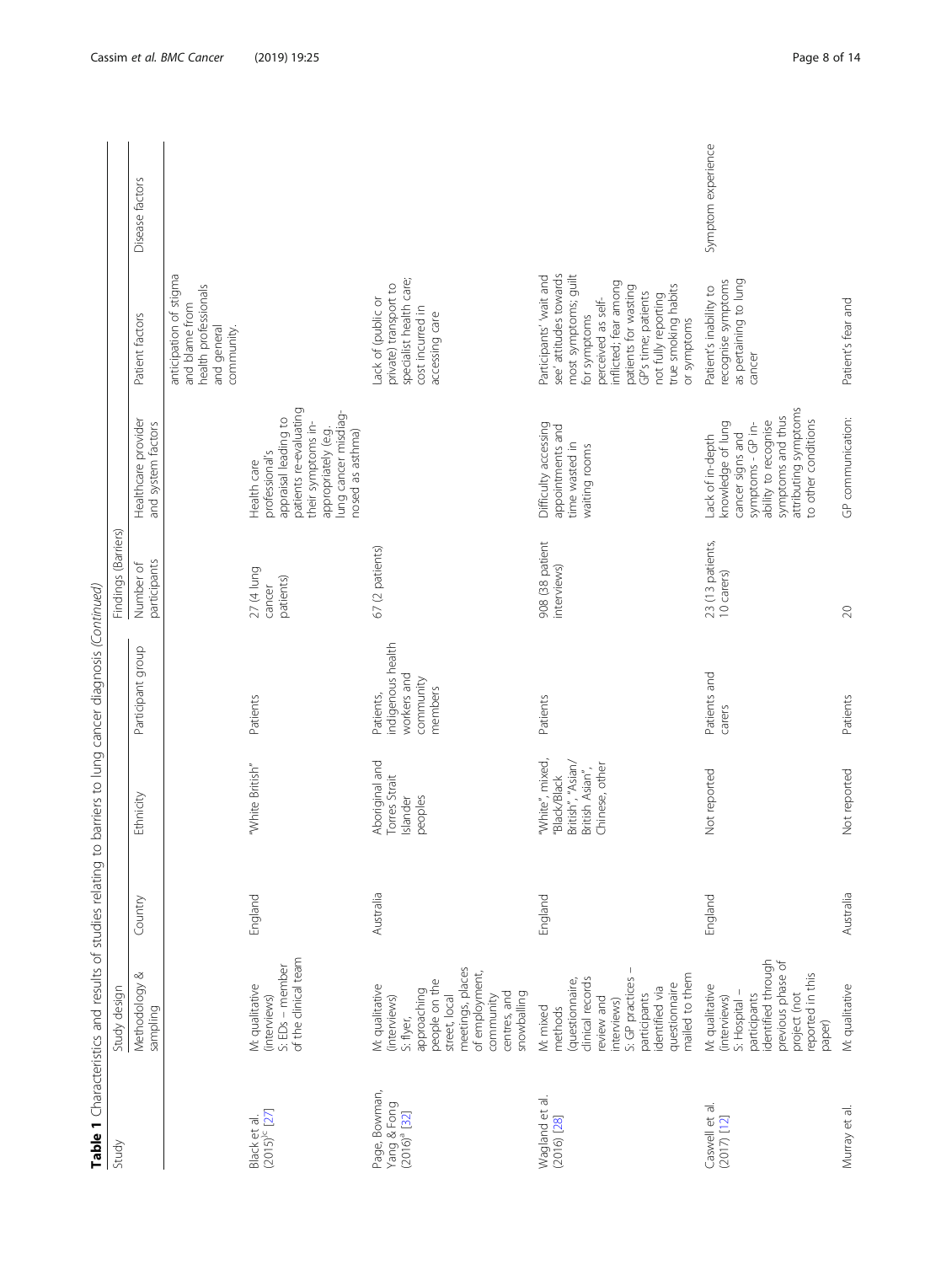| Š<br>i<br>١                           |
|---------------------------------------|
| ۱                                     |
| $\overline{)}$                        |
| I<br>j<br>l<br>ł<br>١<br>$\mathbf{r}$ |
|                                       |
|                                       |
| $\overline{ }$                        |
| $\overline{\phantom{a}}$<br>֠         |
| ׇ֚֘֝֬<br>ׇ֚֘֝֬                        |
|                                       |
| I                                     |
| $\frac{1}{2}$<br>Ć                    |

|                                 | Table 1 Characteristics and results of studies relating to barriers to lung cancer diagnosis (Continued)                                                                     |           |              |                   |                           |                                                                                                                                                                                                                                                                                                                              |                                                                                                                                                                                                                                                                                                                |                 |
|---------------------------------|------------------------------------------------------------------------------------------------------------------------------------------------------------------------------|-----------|--------------|-------------------|---------------------------|------------------------------------------------------------------------------------------------------------------------------------------------------------------------------------------------------------------------------------------------------------------------------------------------------------------------------|----------------------------------------------------------------------------------------------------------------------------------------------------------------------------------------------------------------------------------------------------------------------------------------------------------------|-----------------|
| Study                           | Study design                                                                                                                                                                 |           |              |                   | Findings (Barriers)       |                                                                                                                                                                                                                                                                                                                              |                                                                                                                                                                                                                                                                                                                |                 |
|                                 | Methodology &<br>sampling                                                                                                                                                    | Country   | Ethnicity    | Participant group | participants<br>Number of | Healthcare provider<br>and system factors                                                                                                                                                                                                                                                                                    | Patient factors                                                                                                                                                                                                                                                                                                | Disease factors |
| $(2017)$ [33]                   | S: General Practice<br>- computerized<br>(interviews)<br>records                                                                                                             |           |              |                   |                           | relating to addiction<br>leading to a lack of<br>understanding or<br>between GP and<br>established trust<br>patient; GP not<br>diagnosis; GP<br>and thereby<br>lecturing                                                                                                                                                     | smoking-related guilt<br>being put off by per-<br>experiences (patients<br>munication between<br>ceptions of lecturing<br>cease smoking); per-<br>and stigma; past GP<br>ception of miscom-<br>patient and GP (not<br>or reprimanding to<br>fatalism; symptom<br>understanding<br>normalisation;<br>diagnosis) |                 |
| Rankin et al.<br>$(2017)a$ [34] | nurse coordinator<br>treating clinicians<br>including<br>pulmonologist,<br>(interviews and<br>M: qualitative<br>oncologist, or<br>focus groups)<br>S: Hospitals –<br>medical | Australia | Not reported | Patients and GPs  | 30 (19 patients)          | geographical location<br>time before GPs took<br>(distance) of regional<br>psychosocial support<br>for both patient and<br>health care services/<br>between diagnosis<br>Lengthy period of<br>family member(s)<br>seriously; lengthy<br>commencement;<br>patient concerns<br>and treatment<br>time intervals<br>GPs; lack of | Patient's financial<br>status                                                                                                                                                                                                                                                                                  |                 |

"Study included multiple groups of participants including patients, barriers listed were identified by patients diagnosed with lung cancer (and family and/or carers)<br>"Study discusses intervention to reduce time to presenta dstudy included patients with symptoms suggestive of lung cancer, including patients prior to a lung cancer diagnosis and patients post lung cancer diagnosis. For the purpose of this review only the barriers specific cStudy included multiple types of cancer including lung, prostate, breast and colorectal. For the purpose of this review only the barriers specific to patients diagnosed with lung cancer were included to patients post lung cancer diagnosis were included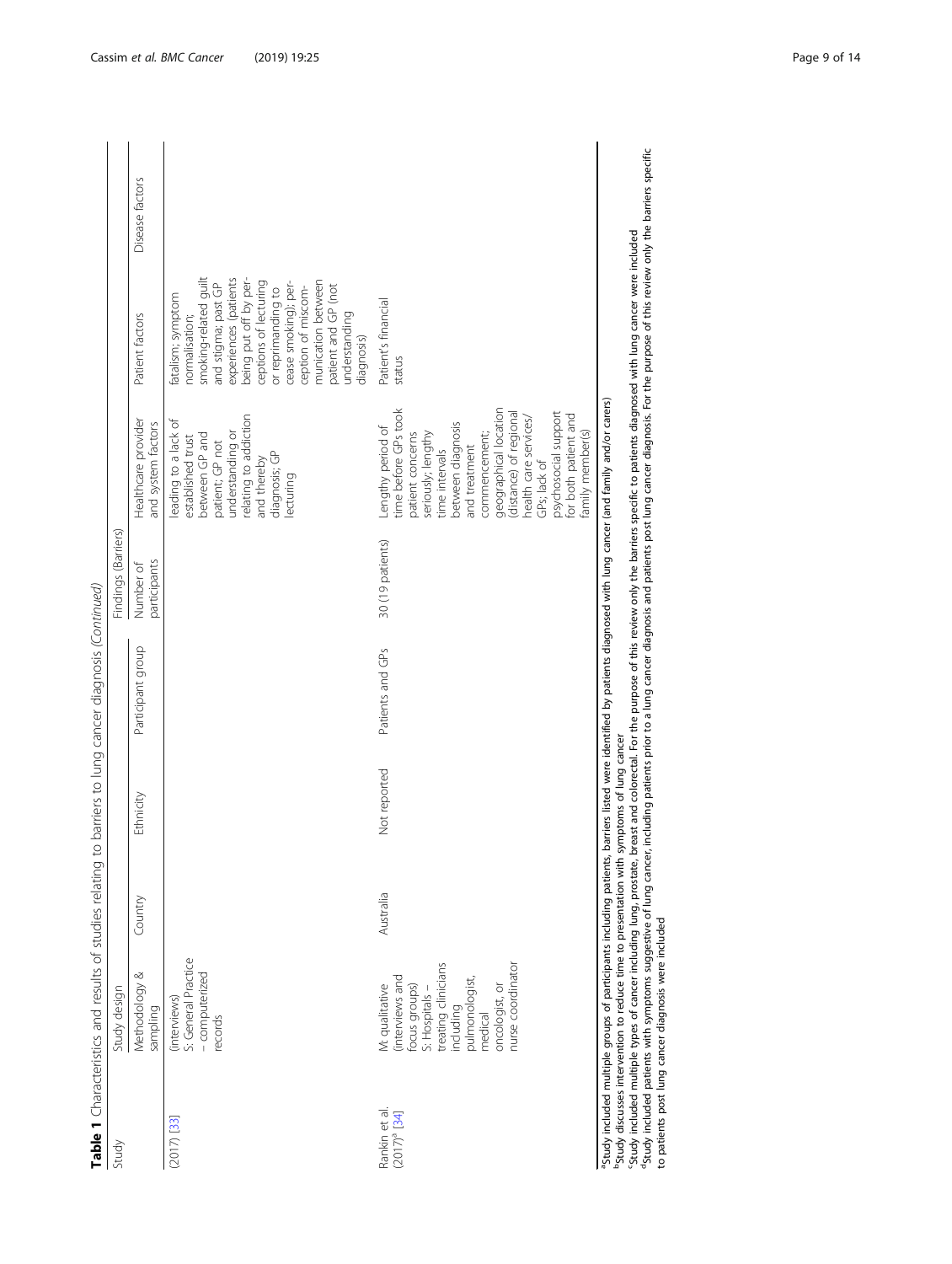to patients post lung cancer diagnosis. Two studies used mixed methods (both qualitative and quantitative) for data collection  $[28, 30]$  $[28, 30]$  $[28, 30]$  – only qualitative data from these studies were considered for the present review. Healthcare provider and system factors as barriers to early presentation and diagnosis were identified in 13 articles, patient factors in 12 and disease factors in five.

The age and gender of participants were reported by most articles. When reported, age was provided either as an age range or mean age. Accordingly, participant age ranged from 39 to 86 years, with mean age ranging from 60 to 79 years. A good gender mix was also included in the studies reviewed.

Our findings were grouped into three categories: healthcare provider and system factors, patient factors and disease factors that serve as barriers to early presentation and diagnosis of lung cancer. These categories were based on the "contributing factors" section of Walter et al's [\[7](#page-12-0)] model, as discussed previously. The following sub-sections present our results for each category.

# Healthcare provider and system factors

Healthcare provider and system factors included issues relating to delivery and healthcare policy, and barriers to access. Primarily, the quality of the relationship between GPs and patients was a recurring theme reported in many of the articles. For instance, a lack of an established relationship between patient and GP affected the quality of care provided to the patient. The quality of communication between the patient and GP resulted in a lack of established trust between patient and GP, a lengthy period of time before GPs took the patient's concerns seriously and inadequate information provided to patients [\[29,](#page-12-0) [33](#page-12-0)–[36\]](#page-12-0). Such barriers were also exacerbated by a lack of GP continuity [\[35](#page-12-0), [36\]](#page-12-0). Specific barriers identified were, GPs' 'nihilism' towards lung cancer [\[36](#page-12-0)], and inability to understand or relate to tobacco addiction [[33\]](#page-12-0). A New Zealand study also reported that a lack of openness to other (indigenous/ ethnic minority) worldviews was a barrier to diagnosis of lung cancer [[36](#page-12-0)].

Broader system factors were also identified as barriers (regardless of country level contexts), including difficulty making or accessing appointments, discontinuity of care (relating to GPs, specialists and/or other healthcare providers), long waiting times, patients getting delayed in the system or difficulty faced by GP to get referrals for specialists [[26,](#page-12-0) [28,](#page-12-0) [34](#page-12-0)–[36](#page-12-0)]. Patients additionally observed that limited access to health care (provider and services) was a barrier to diagnosis and care [\[10](#page-12-0), [30,](#page-12-0) [34,](#page-12-0) [36\]](#page-12-0).

Patients and carers also stated that GPs had inadequate knowledge of lung cancer symptoms and treatment options available. A number of studies indicated that GPs lacked knowledge about interpreting symptoms and accessing appropriate treatment pathways [\[12,](#page-12-0) [36](#page-12-0)]. According to Black et al. [[27](#page-12-0)], patients indicated that their health care professional's appraisal led to an inaccurate re-evaluation of self-diagnosed symptoms (e.g. symptoms of lung cancer being diagnosed as asthma).

Finally, Scott et al. [[31](#page-12-0)] observed that in Australia, an increased societal awareness of lung cancer as being smoking related and being the 'fault of the individual', increased stigma related to the condition and smoking, thus serving as a barrier to seeking help. Moreover, according to Tod et al. [[11](#page-12-0)] in the United Kingdom, media messages reinforced the fact that people should not use primary care services unless a problem was extreme.

# Patient factors

Patient factors included demographic, psychological, social and cultural factors and previous experience. A key patient related barrier recurrent in the literature was normalisation, misattribution, misinterpretation, minimization or low risk perception of symptoms relating to lung cancer [[10](#page-12-0)–[12](#page-12-0), [29](#page-12-0), [30](#page-12-0), [33](#page-12-0), [35](#page-12-0), [36](#page-12-0)]. For instance, while many patients felt that respiratory symptoms and generalized ill-health were normal for smokers, others felt that protective behaviours such as exercise or diet could offset health risk. Consequently, patients engaged in self-management of symptoms rather than seeking medical advice [\[10,](#page-12-0) [35,](#page-12-0) [36\]](#page-12-0).

Fatalistic beliefs and fear of death and/or cancer diagnosis were additionally reported as preventing patients from seeking help, often due to patients' lack of awareness of lung cancer treatments [[11,](#page-12-0) [31,](#page-12-0) [33,](#page-12-0) [35,](#page-12-0) [36\]](#page-12-0). Patients also indicated that perceived blame, stigma, guilt and shame related to smoking and diagnosis functioned as barriers [\[11](#page-12-0), [28,](#page-12-0) [31,](#page-12-0) [33,](#page-12-0) [36](#page-12-0)]. Patients were put off visiting healthcare professionals by perceptions that they would be lectured or reprimanded to cease smoking [[33\]](#page-12-0). 'Stoicism' was also reported as a barrier, particularly amongst men, where patients did not wish to complain, instead, putting on a 'brave face' [[11,](#page-12-0) [30\]](#page-12-0).

Finally, barriers related to the financial aspects of cancer care, and thus patients' socioeconomic status, such as the high cost of health insurance or treatment and care (e.g. in the United States and Australia), lack of transport to healthcare centre (e.g. in rural Australia) and competing responsibilities (e.g. in the United Kingdom) were identified as barriers to symptom presentation and diagnosis [[10](#page-12-0), [29](#page-12-0), [32](#page-12-0), [34](#page-12-0), [35](#page-12-0)].

# Disease factors

Disease factors included site, size and tumour growth rate as well as symptom presentation. Five articles reported disease factors. All of these studies indicated that symptom presentation, specifically, the wide variation in lung cancer symptoms and therefore a lack of a clear symptom profile or a lack of symptom presentation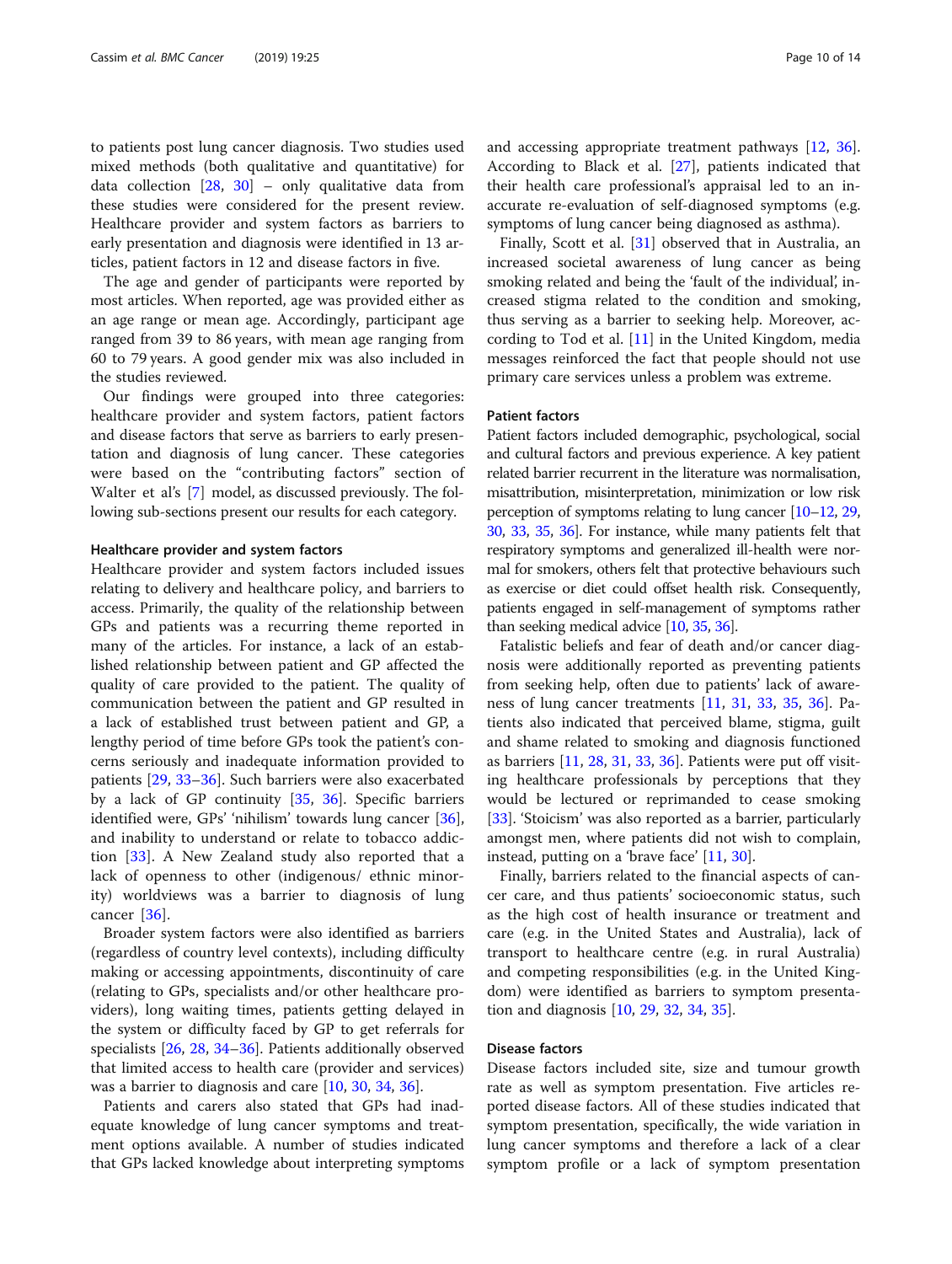overall, made both GP diagnosis and patient awareness difficult [\[11](#page-12-0), [12](#page-12-0), [30](#page-12-0), [36\]](#page-12-0). For example, Birth et al. (in 2014) [\[10](#page-12-0)] reported that the existence of co-morbidities masked many of the symptoms indicative of lung cancer (e.g. pain symptomatic of lung cancer was attributed to a kidney infection based on patient's history of gallstone related pain, cough attributed to patient's existing chronic respiratory symptoms or allergy).

# **Discussion**

This systematic literature review provided evidence that the reasons for delays in early presentation and diagnosis of lung cancer are complex and multifaceted. It is also clear that all these factors (i.e. healthcare provider and system, patient and disease) overlap. For instance, a key patient and carer perceived barrier relates to the relationship between patients and GPs. Such relationships are crucial to presentation and diagnosis of lung cancer, as they affect the level of trust between GPs and patients, patient attitudes towards their GP and vice versa, and patient perceived blame, stigma, lecturing and reprimanding by GPs [[29](#page-12-0), [33,](#page-12-0) [35](#page-12-0), [36](#page-12-0)]. Thus, barriers relating to the relationship between patients and GPs span both healthcare provider and system factors as well as patient factors. Additionally, this review provided evidence that issues relating to access, spanning both healthcare provider and system factors and patient factors, was another key area that posed barriers to patients' help-seeking behaviour [[10,](#page-12-0) [26,](#page-12-0) [28,](#page-12-0) [32,](#page-12-0) [34,](#page-12-0) [36\]](#page-12-0). A lack of awareness of lung cancer symptoms and treatment was also identified as a significant barrier. Issues relating to a lack of awareness spanned healthcare provider and system factors, patient factors as well as disease factors, and affected patients, GPs and the general public [\[11,](#page-12-0) [12,](#page-12-0) [27,](#page-12-0) [31,](#page-12-0) [32,](#page-12-0) [36\]](#page-12-0).

There is a clear indication in the research of the pressing need to increase lung cancer awareness, and to provide resources and knowledge regarding symptoms and treatment to patients, healthcare providers and the general public. In particular, research by Tod et al. (2008) [[11\]](#page-12-0), included in this review, indicates that some information campaigns relating to lung cancer were seen to contribute to fatalistic views due to a focus on death rather than treatment and/or survival. Since then, however, various awareness campaigns about the early diagnosis and/or detection of lung cancer have been trialled in New Zealand, Australia [\[37](#page-12-0)], Scotland [[26](#page-12-0)] and Doncaster, United Kingdom [\[38](#page-13-0)], some of which have resulted in an increase in at-risk patients' intentions to see a GP and request a chest X-ray (e.g.  $[38]$  $[38]$  $[38]$ ). The programme implemented in Doncaster, additionally involved a brief GP education intervention for primary care practices in high lung cancer risk localities, resulting in an increase in chest X-rays and lung cancer diagnosis [\[38\]](#page-13-0). In many countries, clinical guidelines and optimal care pathways specific to lung cancer exist, aimed at increasing GP awareness of the disease (e.g. according to the Ministry of Health, New Zealand [\[39](#page-13-0)]). While such initiatives are promising, there is a need for replication, rigorous outcome evaluation  $[40]$  $[40]$ , and to create a multi-pronged approach to raise lung cancer awareness [[36](#page-12-0)]. The findings of this review, as well as that of quantitative, population level studies identifying patient perceived barriers to lung cancer diagnosis, both indicate that an inability to recognize symptoms and the stigma associated with lung cancer posed significant barriers to early diagnosis  $[41-44]$  $[41-44]$  $[41-44]$  $[41-44]$  $[41-44]$ . Thus, there is also a need to provide education to patients about the risks and symptoms of lung cancer, to dispel negative (fatalistic and stigmatising) beliefs about the disease and outcomes, and to empower at-risk patients to get checked in primary care [\[36](#page-12-0)]. Such an approach needs to also involve a GP training or education element, as an increase in lung cancer awareness needs to occur in patients, the general public as well as GPs and other healthcare professionals.

Delays within the system were also identified as a major barrier to presentation and diagnosis of lung cancer. For instance, delays in getting appointments, in waiting times, in getting referrals, or getting a diagnosis, the distance and access to health care providers, as well as the financial aspects of cancer care (e.g. cost of treatment, patients' socioeconomic status) hindered access to services, and thus timely diagnosis and treatment [[10](#page-12-0), [28](#page-12-0)–[30](#page-12-0), [34](#page-12-0)–[36](#page-12-0)]. Similar findings were reported by Sood et al's (2009) [\[45\]](#page-13-0) review of patients' clinical records identifying barriers to diagnosis of lung cancer. Delay, irrespective of reason, can be frustrating for many patients, and when combined with difficulties accessing information and services, could increase distress [[46](#page-13-0)]. It is clear that a more patient-centred and accessible approach to cancer diagnosis and care is needed.

Furthermore, many studies in our review did not report the ethnicity, or rather the ethnic variation, of their participants [[10](#page-12-0)–[12](#page-12-0), [26](#page-12-0), [29](#page-12-0)–[31,](#page-12-0) [33](#page-12-0)–[35](#page-12-0)]. In particular, Sharf et al. (in 2005) [\[35](#page-12-0)] and Tod et al. (in 2008) [[11](#page-12-0)] indicated that the fact that their participant bases comprised primarily 'white' patients, rather than 'black' or minority groups, was a limitation of their research. Considering the poorer outcomes relating particularly to ethnic minority and indigenous populations diagnosed with lung cancer [[47](#page-13-0)–[52](#page-13-0)], the findings of this review imply that more qualitative research needs to be conducted and published with a specific focus on ethnic minority and indigenous groups. These findings also hold implications for broader arguments emphasizing the importance of culture, and of acknowledging and respecting diverse worldviews, particularly in cancer care. For example, research from Australia (not included in this review),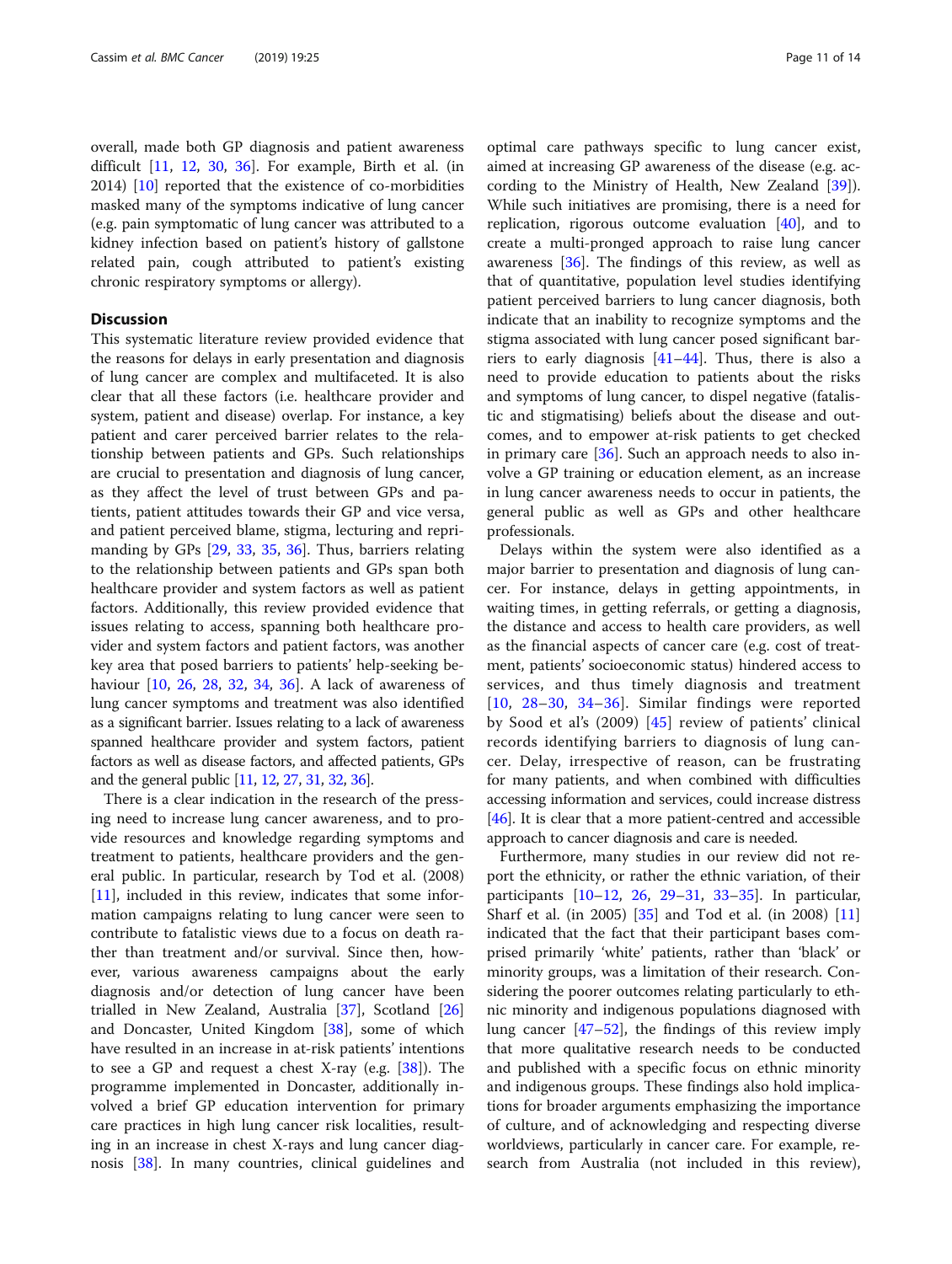indicates that a lack of cultural competence by GPs was a significant barrier to early presentation and diagnosis of cancer [[53](#page-13-0)–[56](#page-13-0)]. Such conclusions are consistent with the statements of Māori participants in Walton et al's [[36\]](#page-12-0) New Zealand study, which indicated that a GP's lack of respect for, and openness to other (indigenous/ethnic minority) worldviews posed a significant barrier to help-seeking behaviour.

Accordingly, the New Zealand Medical Council has made cultural competency training a specific core expectancy in ongoing medical education for doctors and specialty training programmes, partly to address such issues with indigenous communities [[57](#page-13-0)]. In saying this, it is important to recognise that a healthcare professional's cultural understanding of, and engagement with a patient should not be reduced to a simple set of technical skills acquired solely through cultural competency training [\[58](#page-13-0)]. Accordingly, the findings of this review reiterate the importance of the need for a focus on building relationships between patient and GP. As such, the Australian studies report that many Aboriginal Australians hold differing health beliefs of cancer causation [[53](#page-13-0)–[56](#page-13-0)]. For instance, this can include a belief that cancer is contagious, or simply the lack of a word for 'cancer', resulting in the diagnosis and its implications not being understood by many of these groups [[55\]](#page-13-0). Accordingly, these researchers indicate that there needs to be an acknowledgement of such differing worldviews by the broader healthcare system, and that GPs need to also be aware of the significance of traditional healing methods germane to each of these communities [\[54,](#page-13-0) [56](#page-13-0)]. While we acknowledge that not all indigenous communities are the same, there is need for health professionals to have knowledge of, and/or experience in, not only medicine, but also the communities they serve, which goes beyond a simple set of skills acquired through cultural competency training. Overall, more attention needs to be paid to identifying and addressing barriers to early presentation and diagnosis of lung cancer among indigenous communities.

A number of studies in this review also indicated that patients, or potential participants of their research, died prior to the commencement of interviews as a result of lung cancer (e.g. [[12,](#page-12-0) [29,](#page-12-0) [30\]](#page-12-0)). This was listed as a limitation of such studies. The fact that lung cancer patients passed away within the short timeframe of a recruitment process reinforces the importance and urgency of identifying and addressing the barriers to early presentation and diagnosis of lung cancer.

The strengths of this review were that it assessed 14 high quality studies from respected journals, bringing together statements from a total of 240 patients from five countries and diverse populations. A limitation of this review was that it only examined studies published in

English. However, the consistency of results identified in these studies provides some reassurance as to their validity. Studies reviewed were also from a limited number of countries. Research from countries that are not considered First World nations may have contributed significantly to our findings. Moreover, we documented only the perceived barriers identified by patients and carers. Patients and carers are the most valid source for identifying barriers to early presentation and diagnosis of lung cancer. However, understanding GP views alongside population level data may be necessary in order to introduce effective interventions.

# Conclusion

Early presentation and detection of symptoms relating to lung cancer is critical to improving survival. Delays in early presentation and diagnosis of lung cancer might be avoided if various barriers relating to healthcare provider and system factors as well as patient and disease factors are addressed. This paper provides a complete, exhaustive summary of current patient-centred evidence identifying the existent barriers to early diagnosis of lung cancer, by bringing together and reviewing 14 qualitative studies from various countries. According to the findings of our review, a good starting point to addressing patient and carer perceived barriers, is to focus on the three key areas of relationship building between GP and patient, improving patient access to services and care, and increasing awareness of lung cancer symptoms and treatment, particularly among disadvantaged communities.

#### Abbreviations

CASP checklist: Critical Appraisal Skills Programme checklist; GP: General Practitioner; LDCT: Low Dose Computerised Tomography; PRISMA guidelines: Preferred Reporting Items for Systematic Reviews and Meta-Analyses guidelines

#### Acknowledgements

Not applicable

# Funding

This work was supported by the Health Research Council of New Zealand [HRC grant number 17/438, entitled 'Improving early access to lung cancer diagnosis for Māori and Rural Communities']. The funding body did not play a role in the design of the study and collection, analysis, and interpretation of data and in writing the manuscript.

#### Availability of data and materials

All data generated or analysed during this study are included in this published article.

#### Authors' contributions

SC: Design of study, acquisition of data, interpretation of data, manuscript writing and revision; LC: Design of study, interpretation of data, manuscript writing; RK: Original conception of study, manuscript revision; JK: Original conception and design of study, manuscript revision; MF: Original conception of study, manuscript revision; RL: Original conception and design of study, interpretation of data, manuscript revision. All authors read and approved the final manuscript.

#### Ethics approval and consent to participate

Not applicable.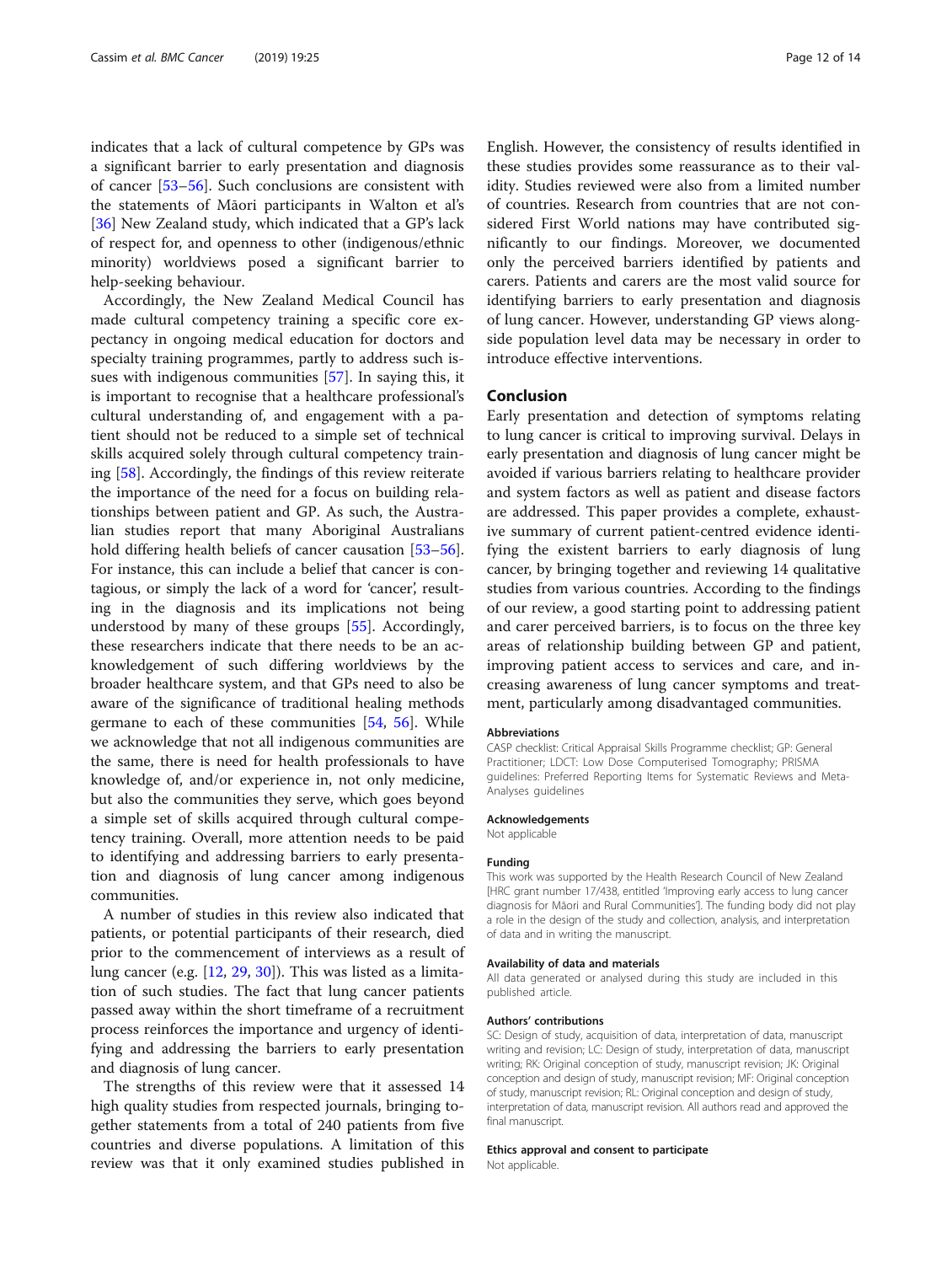#### <span id="page-12-0"></span>Consent for publication

Not applicable.

#### Competing interests

The authors declare that they have no competing interests.

# Publisher's Note

Springer Nature remains neutral with regard to jurisdictional claims in published maps and institutional affiliations.

# Author details

<sup>1</sup>Waikato Medical Research Centre, University of Waikato, Hamilton 3240, New Zealand. <sup>2</sup>School of Nursing, University of Auckland, Auckland 1023, New Zealand. <sup>3</sup>Waikato Medical Research Centre, Waikato DHB Campus, Waikato Hospital, Hamilton 3240, New Zealand.

### Received: 14 August 2018 Accepted: 2 December 2018 Published online: 08 January 2019

# References

- 1. Ferlay J, Soerjomataram I, Dikshit R, Eser S, Mathers C, Rebelo M, et al. Cancer incidence and mortality worldwide: sources, methods and major patterns in GLOBOCAN 2012. Int J Cancer. 2015;136(5):E359-86.[http://](http://globocan.iarc.fr) [globocan.iarc.fr.](http://globocan.iarc.fr)
- 2. Ministry of Health. Cancer: New registrations and deaths 2012. Wellington: Ministry of Health; 2015.
- 3. Coleman MP, Forman D, Bryant H, Butler J, Rachet B, Maringe C, et al. Cancer survival in Australia, Canada, Denmark, Norway, Sweden, and the UK, 1995- 2007 (the international cancer benchmarking partnership): An analysis of population-based cancer registry data. Lancet. 2011;377(9760):127–38.
- 4. Allemani C, Matsuda T, Di Carlo V, Harewood R, Matz M, Nikšić M, et al. Global surveillance of trends in cancer survival 2000-14 (CONCORD-3): Analysis of individual records for 37 513 025 patients diagnosed with one of 18 cancers from 322 population-based registries in 71 countries. Lancet. 2018;391(10125):1023–75.
- 5. National Lung Screening Trial Research Team, Aberle DR, Adams AM, Berg CD, Black WC, Clapp JD, et al. Reduced lung-cancer mortality with low-dose computed tomographic screening. N Engl J Med. 2011;365(5):395–409.
- 6. Deppermann KM, Hoffmann H, Eberhardt WEE. Benefits and Risks of Lung Cancer Screening. Oncology Research and Treatment. 2014;37(suppl 3):58–66.
- 7. Walter F, Webster A, Scott S, Emery J. The Andersen Model of Total Patient Delay: A systematic review of its application in cancer diagnosis. J. Health Serv. Res. Policy. 2012;17(2):110–8.
- Cancer Society of New Zealand. Lung Cancer/ Matepukupuku Pūkahukahu. 5th ed. Wellington: Cancer Society of New Zealand Inc; 2014.
- 9. Koo MM, Hamilton W, Walter FM, Rubin GP, Lyratzopoulos G. Symptom Signatures and Diagnostic Timeliness in Cancer Patients: A Review of Current Evidence. Neoplasia (United States). 2018;20(2):165–74.
- 10. Birt L, Hall N, Emery J, Banks J, Mills K, Johnson M, et al. Responding to symptoms suggestive of lung cancer: A qualitative interview study. BMJ Open Respir Res. 2014;1(1):e000067.
- 11. Tod AM, Craven J, Allmark P. Diagnostic delay in lung cancer: A qualitative study. J Adv Nurs. 2008;61(3):336–43.
- 12. Caswell G, Seymour J, Crosby V, Hussain A, Manderson C, Farnan S, et al. Lung cancer diagnosed following an emergency admission: exploring patient and carer perspectives on delay in seeking help. Support Care Cancer. 2017;25(7):2259–66.
- 13. Lyratzopoulos G, Neal RD, Barbiere JM, Rubin GP, Abel GA. Variation in number of general practitioner consultations before hospital referral for cancer: Findings from the 2010 National Cancer Patient Experience Survey in England. The Lancet Oncology. 2012;13(4):353–65.
- 14. Mendonca SC, Abel GA, Lyratzopoulos G. Pre-referral GP consultations in patients subsequently diagnosed with rarer cancers: A study of patientreported data. Br J Gen Pract. 2016;66(644):e171–e81.
- 15. Jensen AR, Mainz J, Overgaard J. Impact of delay on diagnosis and treatment of primary lung cancer. Acta Oncol. 2002;41(2):147–52.
- 16. Goldberg SW, Mulshine JL, Hagstrom D, Pyenson BS. An actuarial approach to comparing early stage and late stage lung cancer mortality and survival. Popul Health Manag. 2010;13(1):33–46.
- 17. Hill LLE, Collier G, Gemine RE. A patient perspective: Identifying and understanding the barriers associated with the diagnostic delay of lung cancer. EMJ Respiratory. 2017;5(1):92–8.
- 18. Chatwin J, Povey A, Kennedy A, Frank T, Firth A, Booton R, et al. The mediation of social influences on smoking cessation and awareness of the early signs of lung cancer. BMC Public Health. 2014;14(1):1043–54.
- 19. Smith SM, Campbell NC, MacLeod U, Lee AJ, Raja A, Wyke S, et al. Factors contributing to the time taken to consult with symptoms of lung cancer: A cross-sectional study. Thorax. 2009;64(6):523–31.
- 20. Parsons A, Daley A, Begh R, Aveyard P. Influence of smoking cessation after diagnosis of early stage lung cancer on prognosis: Systematic review of observational studies with meta-analysis. BMJ (Online). 2010;340(7740):251.
- 21. Health Quality and Safety Commission New Zealand. Atlas of Healthcare Variation: Lung Cancer 2016 [Available from:] [https://www.hqsc.govt.nz/our](https://www.hqsc.govt.nz/our-programmes/health-quality-evaluation/projects/atlas-of-healthcare-variation/lung-cancer/%23%5b6%5d)[programmes/health-quality-evaluation/projects/atlas-of-healthcare-variation/](https://www.hqsc.govt.nz/our-programmes/health-quality-evaluation/projects/atlas-of-healthcare-variation/lung-cancer/%23%5b6%5d) [lung-cancer/#\[6\]](https://www.hqsc.govt.nz/our-programmes/health-quality-evaluation/projects/atlas-of-healthcare-variation/lung-cancer/%23%5b6%5d). Accessed 7 Mar 2018.
- 22. Mitchell PLR, Thursfield VJ, Ball DL, Richardson GE, Irving LB, Torn-Broers Y, et al. Lung cancer in Victoria: Are we making progress? Med J Aust. 2013; 199(10):674–9.
- 23. Mendonca SC, Abel GA, Saunders CL, Wardle J, Lyratzopoulos G. Pre-referral general practitioner consultations and subsequent experience of cancer care: Evidence from the English Cancer Patient Experience Survey. Eur. J. Cancer Care. 2016;25(3):478–90.
- 24. Moher D, Liberati A, Tetzlaff J, Altman DG. The PRISMA Group. Preferred reporting items for systematic reviews and meta-analyses: The PRISMA statement. PLoS Med. 2009;6(7):e1000097.
- 25. Critical Appraisal Skills Programme. CASP Qualitative Checklist 2018 Available from: [https://casp-uk.net/wp-content/uploads/2018/01/CASP-](https://casp-uk.net/wp-content/uploads/2018/01/CASP-Qualitative-Checklist-2018.pdf)[Qualitative-Checklist-2018.pdf](https://casp-uk.net/wp-content/uploads/2018/01/CASP-Qualitative-Checklist-2018.pdf). Accessed 29 May 2018.
- 26. Smith SM, Murchie P, Devereux G, Johnston M, Lee AJ, Macleod U, et al. Developing a complex intervention to reduce time to presentation with symptoms of lung cancer. Br J Gen Pract. 2012;62(602):e605–e15.
- 27. Black G, Sheringham J, Spencer-Hughes V, Ridge M, Lyons M, Williams C, et al. Patients' experiences of cancer diagnosis as a result of an emergency presentation: A qualitative study. PLoS ONE. 2015;10(8):e0135027. [https://doi.](https://doi.org/10.1371/journal.pone.0135027) [org/10.1371/journal.pone.0135027.](https://doi.org/10.1371/journal.pone.0135027)
- 28. Wagland R, Brindle L, Ewings S, James E, Moore M, Rivas C, et al. Promoting help-seeking in response to symptoms amongst primary care patients at high risk of lung cancer: A mixed method study. PLoS ONE. 2016;11(11):e0165677.
- 29. Hall SE, Holman CDAJ, Threlfall T, Sheiner H, Phillips M, Katriss P, et al. Lung cancer: An exploration of patient and general practitioner perspectives on the realities of care in rural Western Australia. Aust J Rural Health. 2008;16(6):355–62.
- 30. Emery JD, Walter FM, Gray V, Sinclair C, Howting D, Bulsara M, et al. Diagnosing cancer in the bush: A mixed-methods study of symptom appraisal and help-seeking behaviour in people with cancer from rural Western Australia. Fam Pract. 2013;30(3):294–301.
- 31. Scott N, Crane M, Lafontaine M, Seale H, Currow D. Stigma as a barrier to diagnosis of lung cancer: Patient and general practitioner perspectives. Prim Health Care Res Dev. 2015;16(6):618–22.
- 32. Page BJ, Bowman RV, Yang IA, Fong KM. A survey of lung cancer in rural and remote Aboriginal and Torres Strait Islander communities in Queensland: Health views that impact on early diagnosis and treatment. Intern Med J. 2016;46(2):171–6.
- 33. Murray SR, Kutzerb Y, Habgood E, Murchie P, Walter FM, Mazzaf D, et al. Reducing barriers to consulting a General Practitioner in patients at increased risk of lung cancer: a qualitative evaluation of the CHEST Australia intervention. Fam Pract. 2017;34(6):740–6.
- 34. Rankin NM, York S, Stone E, Barnes D, McGregor D, Lai M, et al. Pathways to lung cancer diagnosis: A Qualitative study of patients and general practitioners about diagnostic and pretreatment intervals. Ann. Am. Thorac. Soc. 2017;14(5): 742–53.
- 35. Sharf BF, Stelljes LA, Gordon HS. 'A little bitty spot and i'm a big man': Patients' perspectives on refusing diagnosis or treatment for lung cancer. Psycho-Oncology. 2005;14(8):636–46.
- 36. Walton L, McNeill R, Stevens W, Murray M, Lewis C, Aitken D, et al. Patient perceptions of barriers to the early diagnosis of lung cancer and advice for health service improvement. Fam Pract. 2013;30(4):436–44.
- 37. Murray SR, Murchie P, Campbell N, Walter FM, Mazza D, Habgood E, et al. Protocol for the CHEST Australia trial: A phase II randomised controlled trial of an intervention to reduce time-to-consult with symptoms of lung cancer. BMJ Open. 2015;5(5):e008046. [https://doi.org/10.1136/bmjopen-2015-008046.](https://doi.org/10.1136/bmjopen-2015-008046)